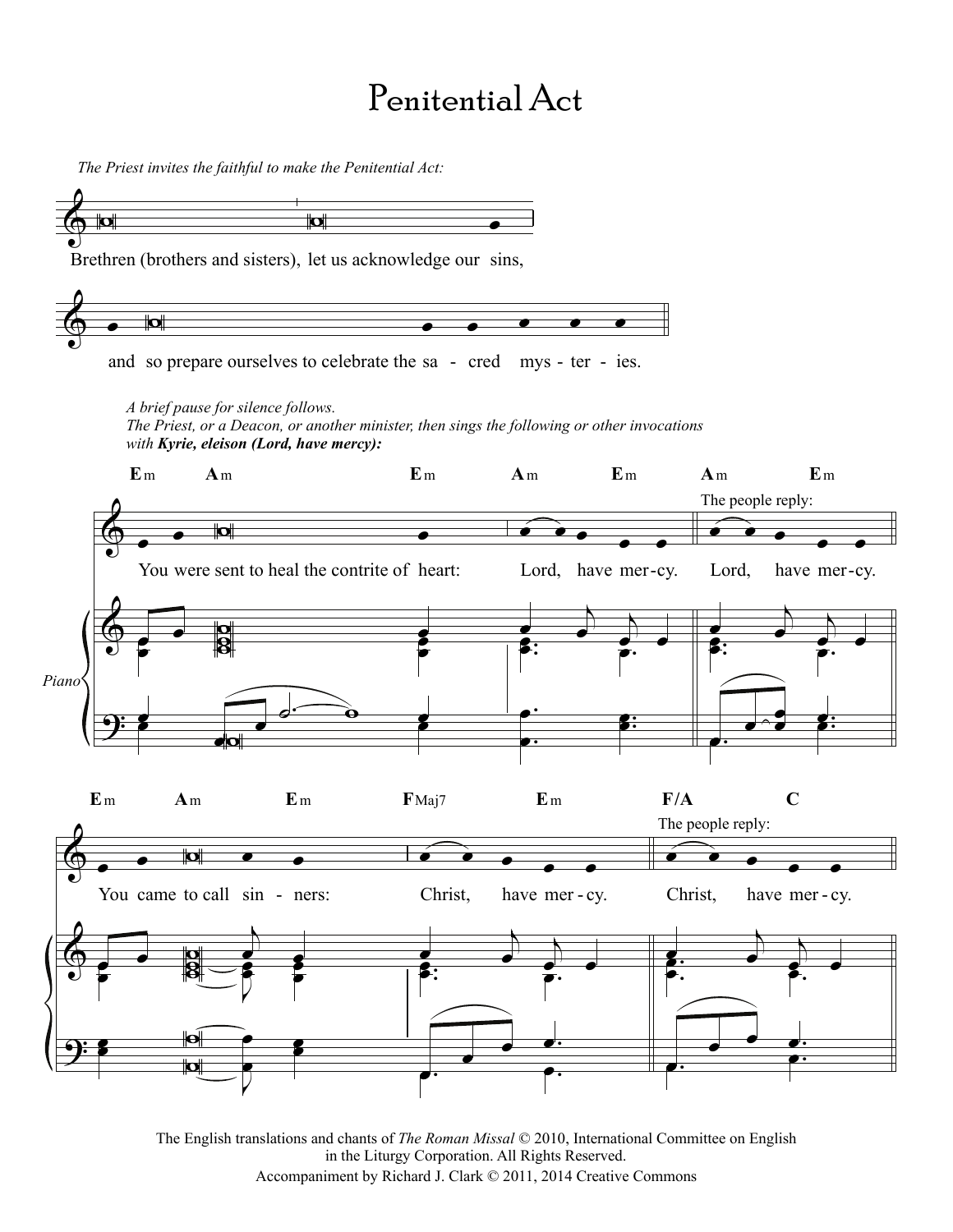#### Penitential Act





May almighty God have mercy on us, forgive us our sins, and bring us to ever-last-ing life.

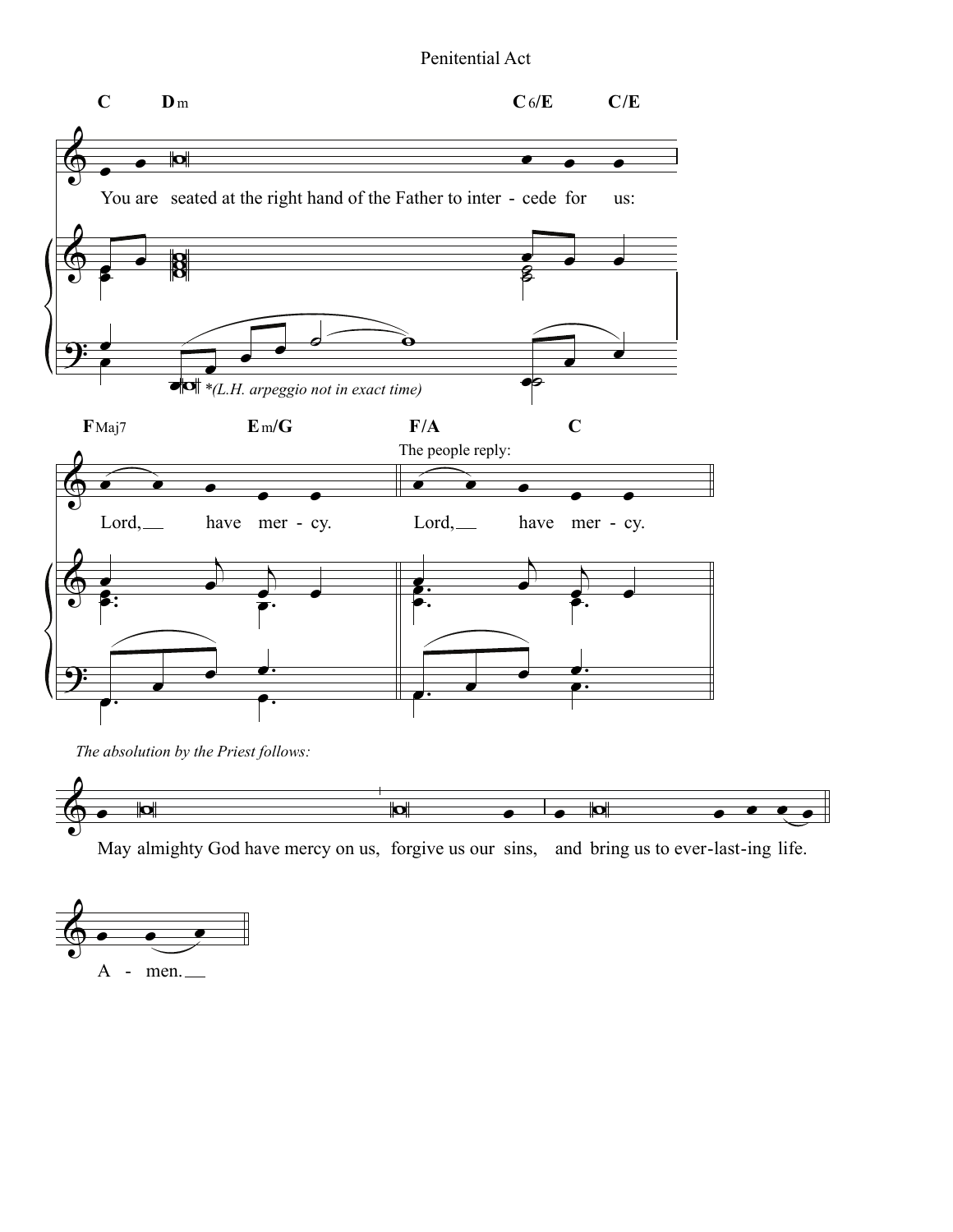# Kyrie



The English translations and chants of The Roman Missal © 2010, International Committee on English in the Liturgy Corporation. All Rights Reserved. Accompaniment by Richard J. Clark © 2011, 2014 Creative Commons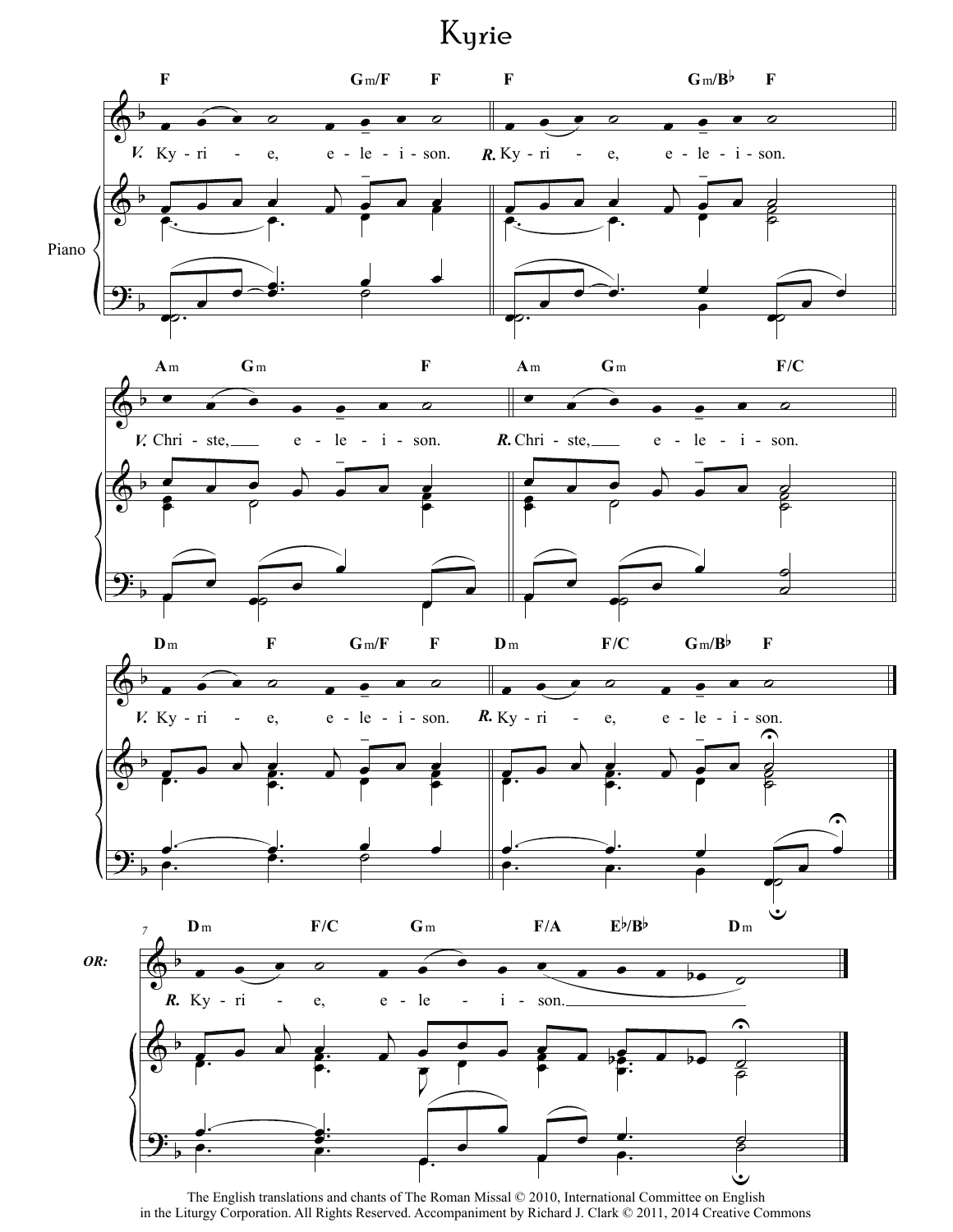## Kyrie

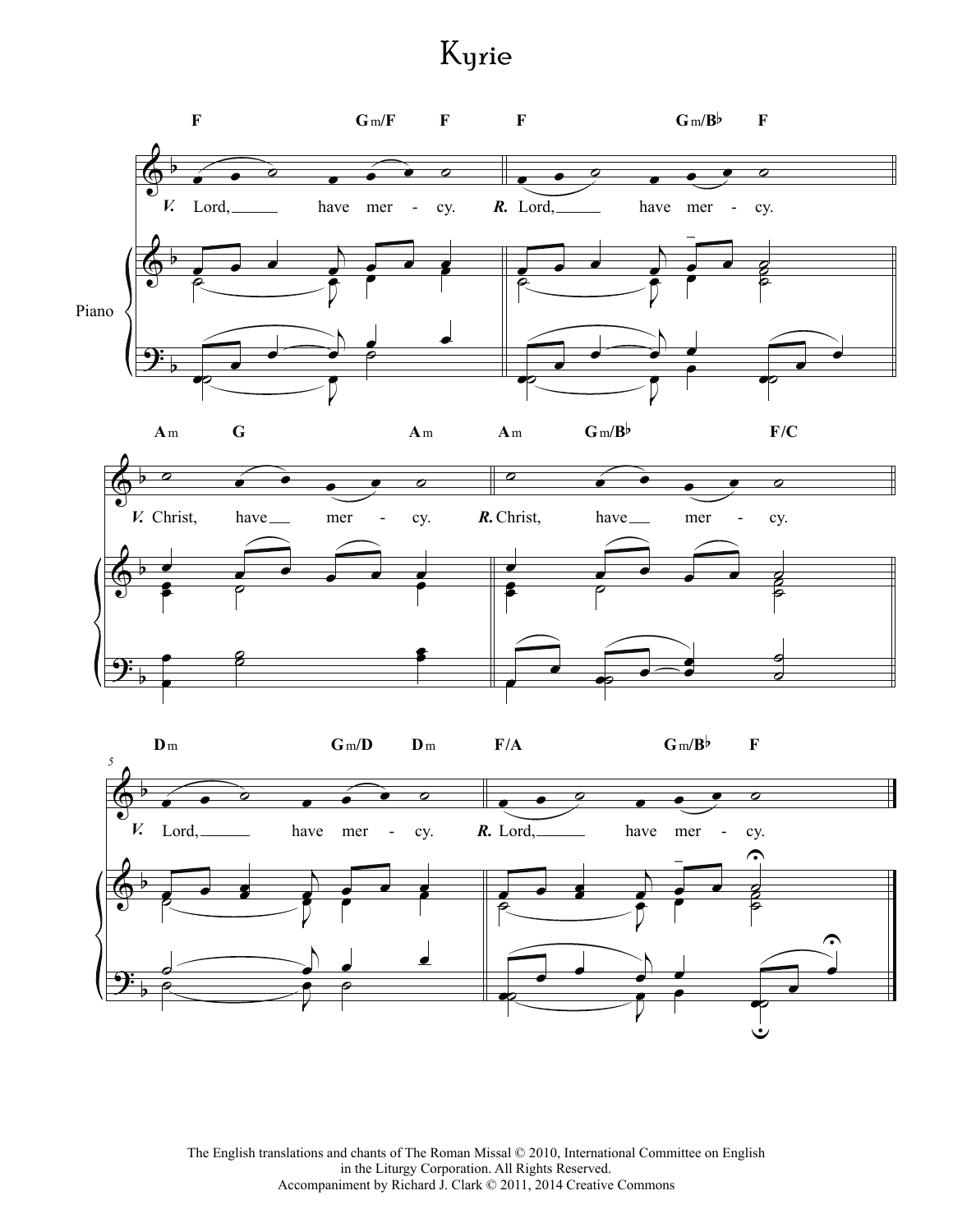### Gloria

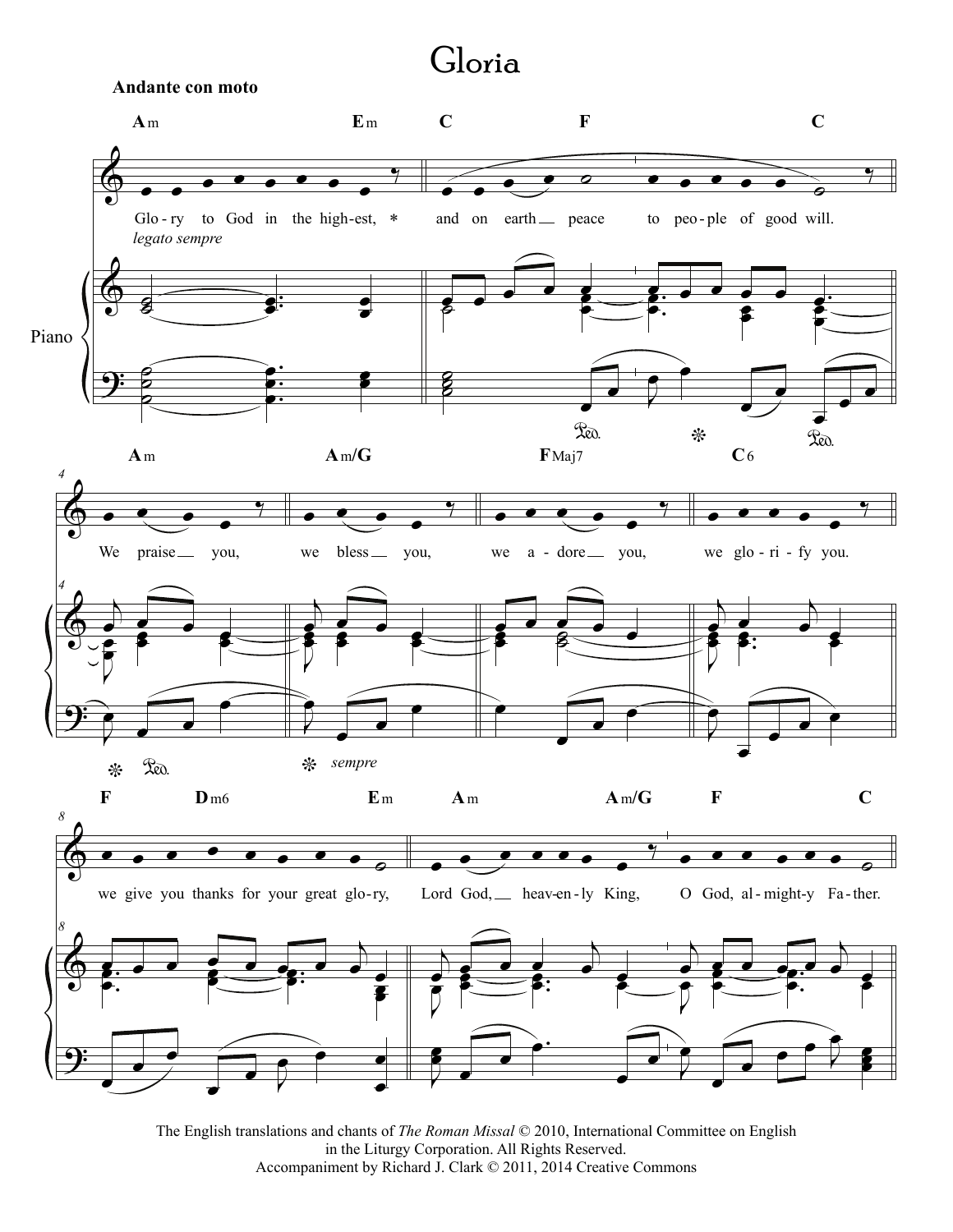

2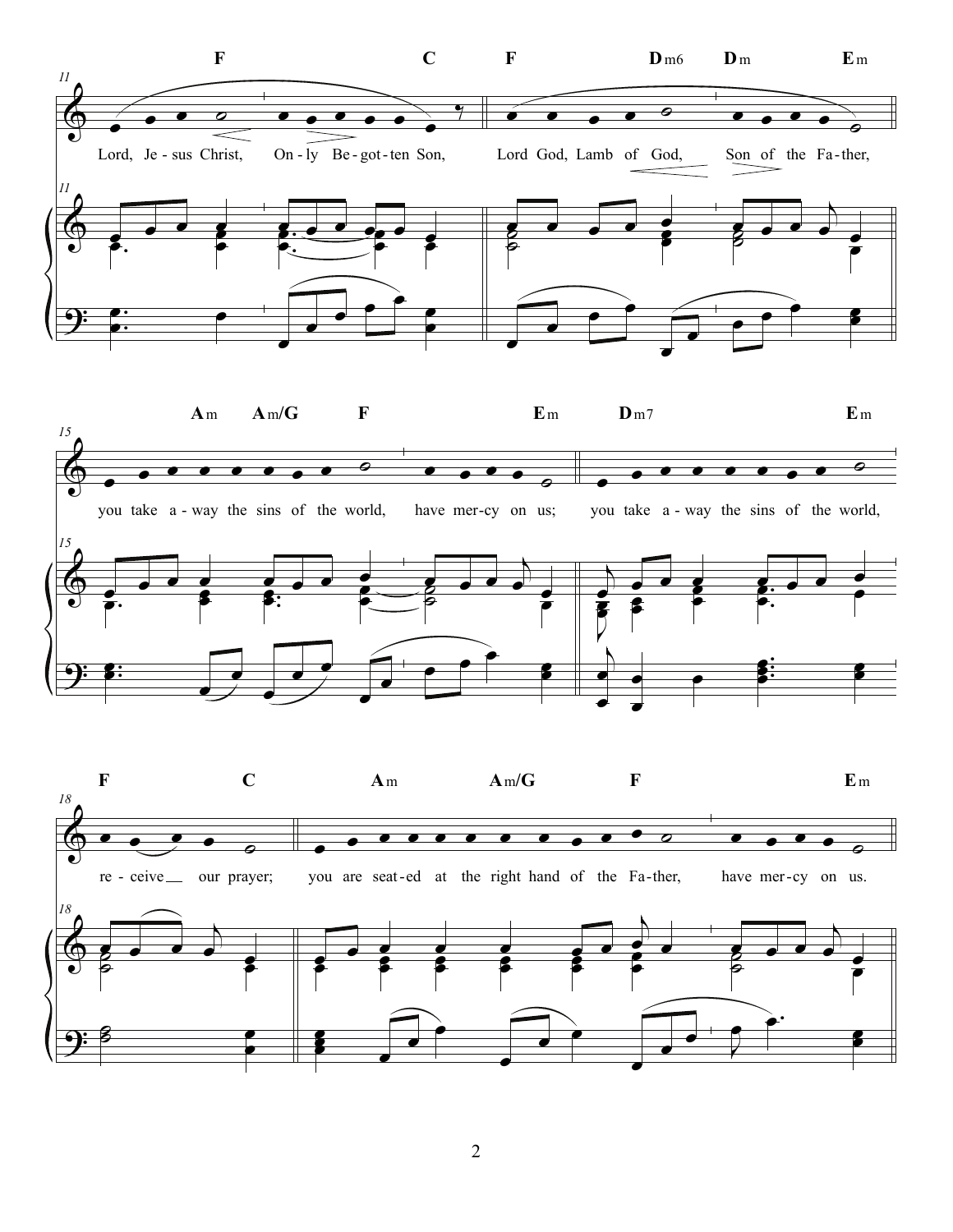

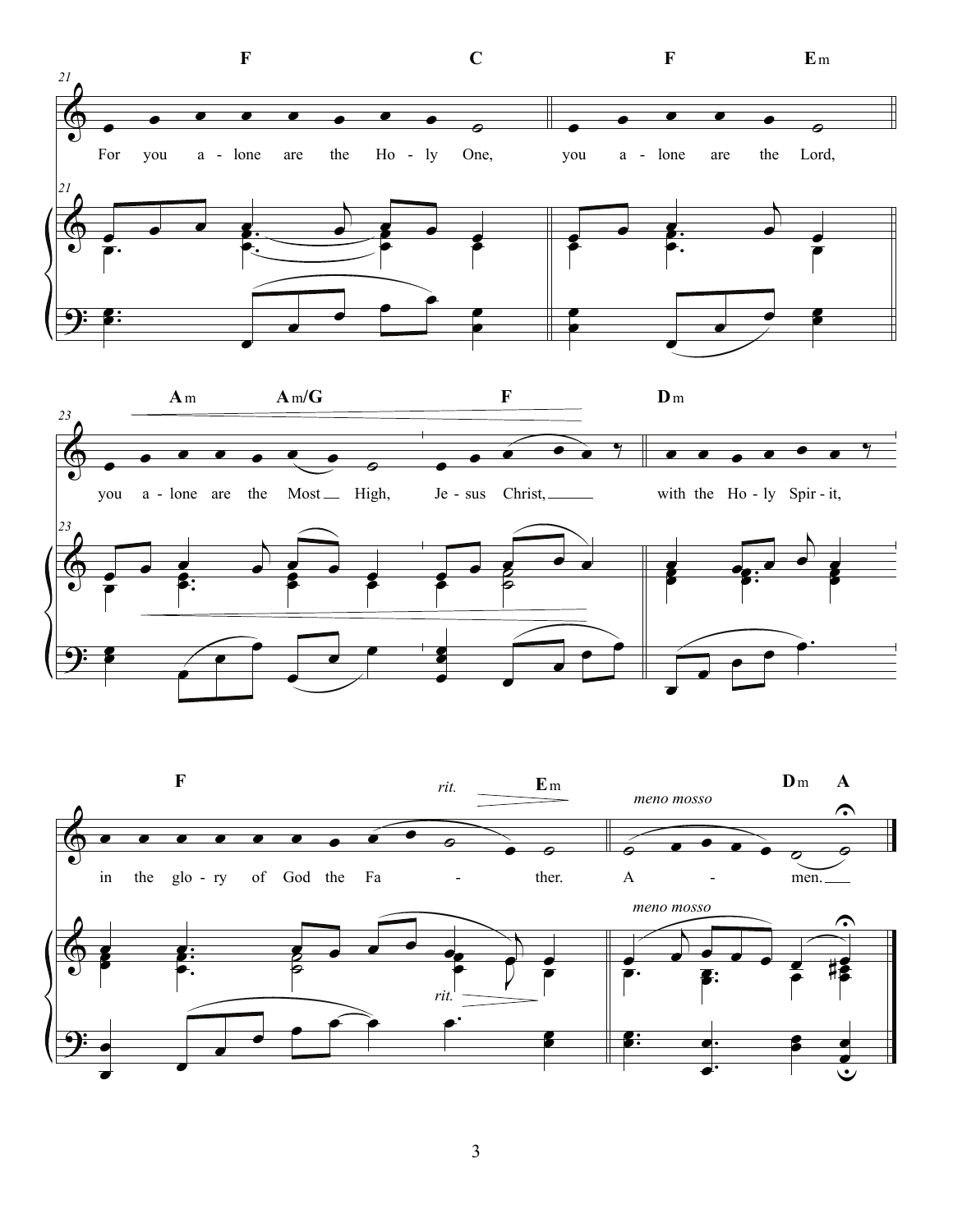## Sanctus



The English translations and chants of *The Roman Missal* © 2010, International Committee on English in the Liturgy Corporation. All Rights Reserved. Accompaniment by Richard J. Clark © 2011, 2014 Creative Commons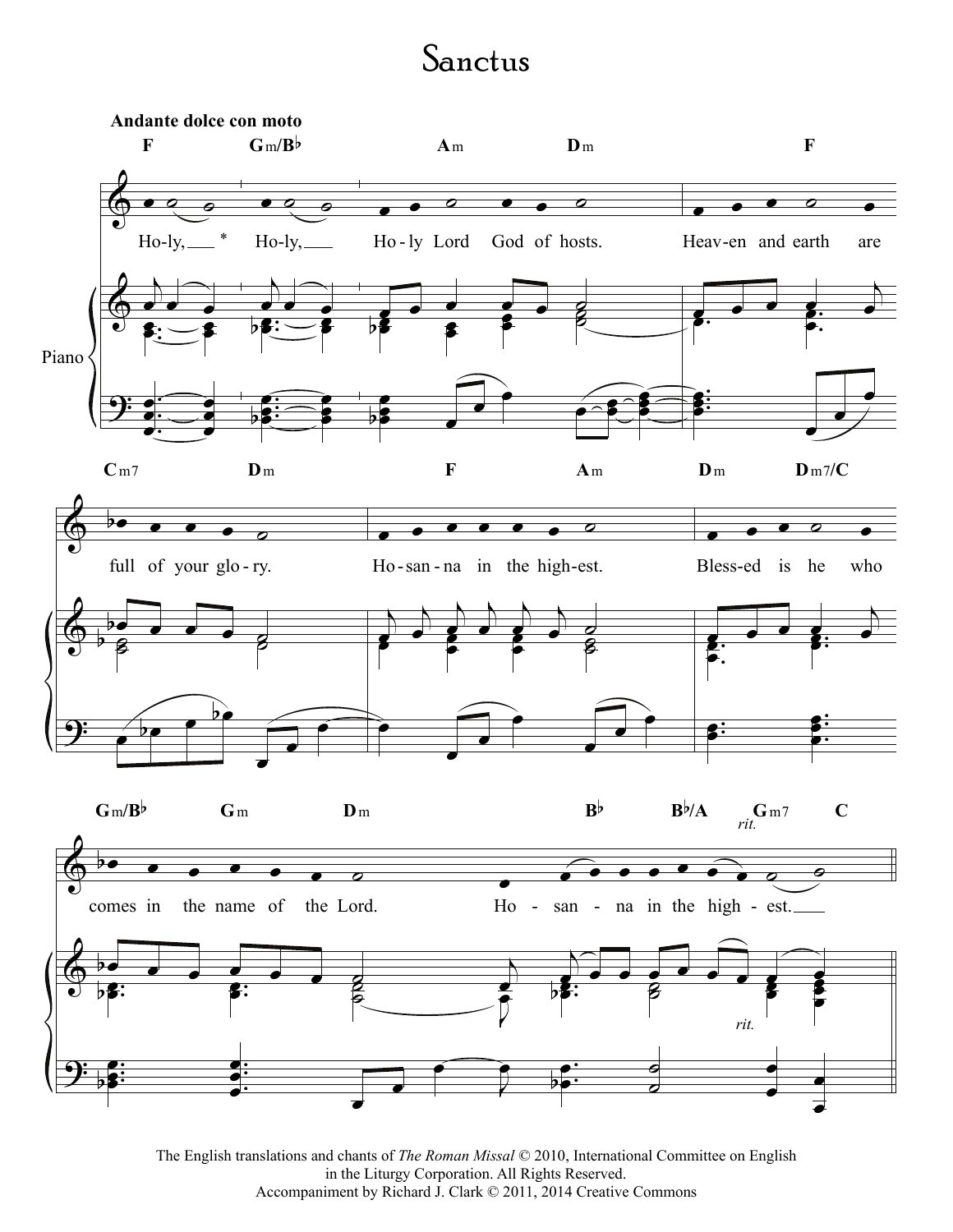## Memorial Acclamation



*And the people continue, acclaiming:*

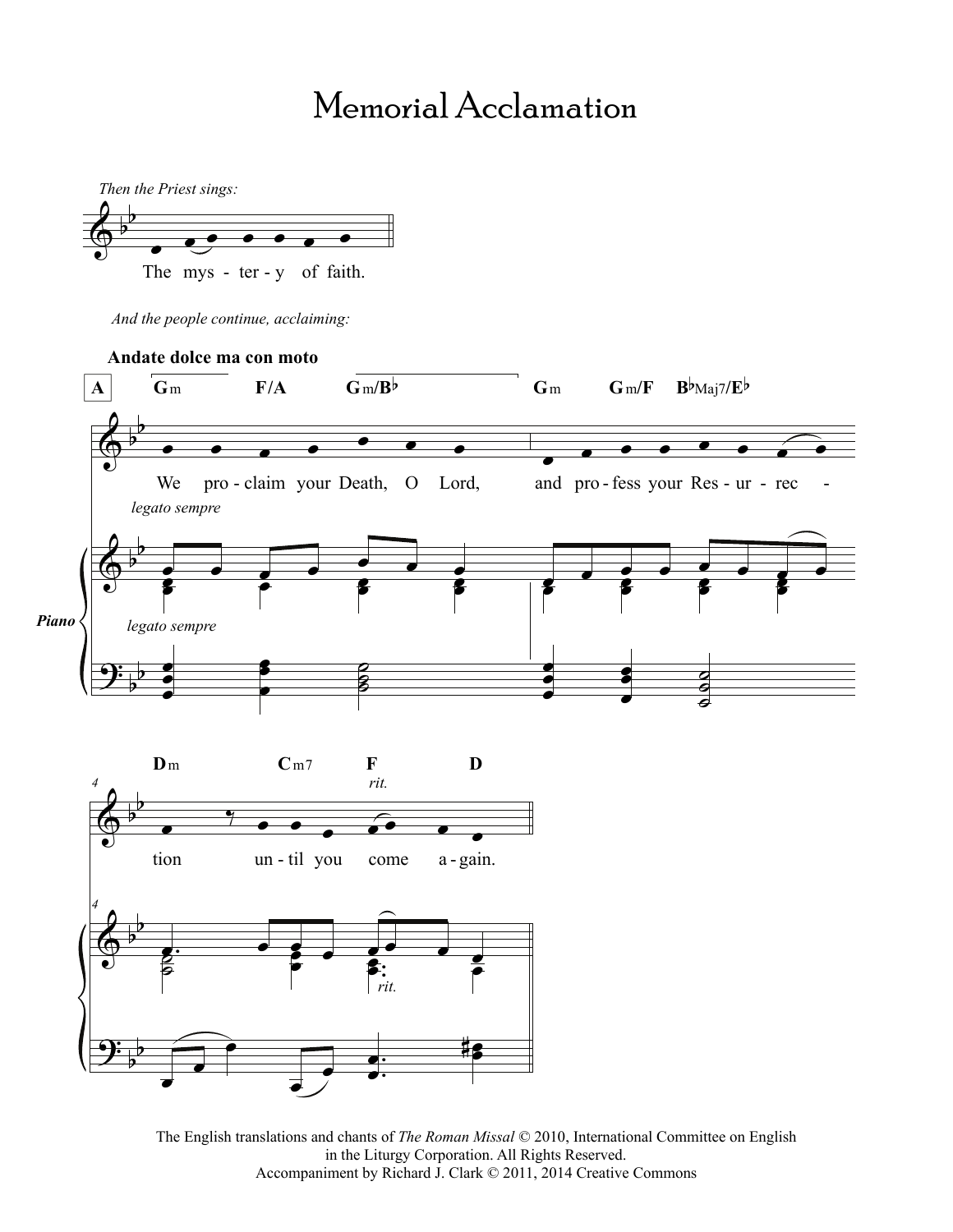### Memorial Acclamation

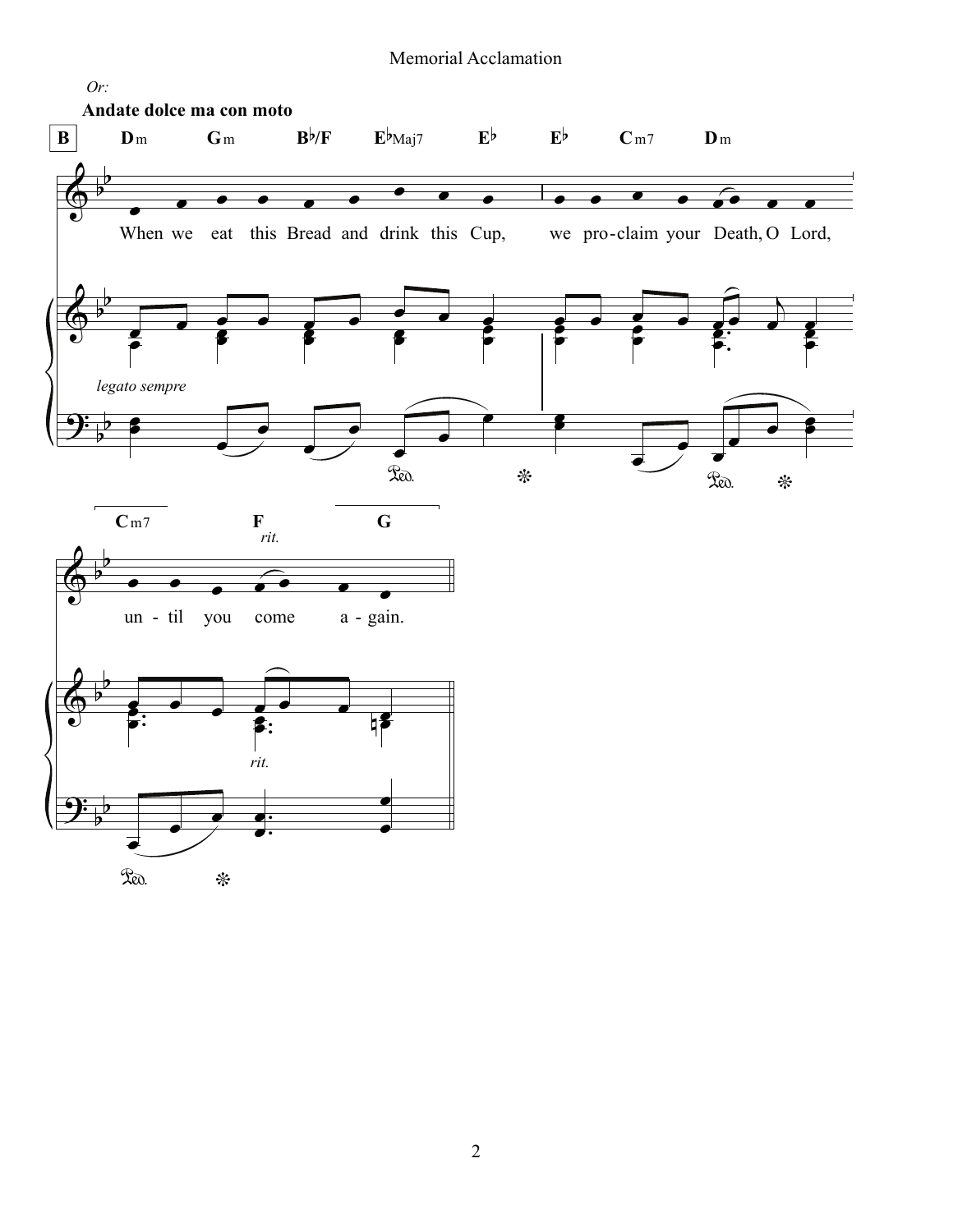

Memorial Acclamation



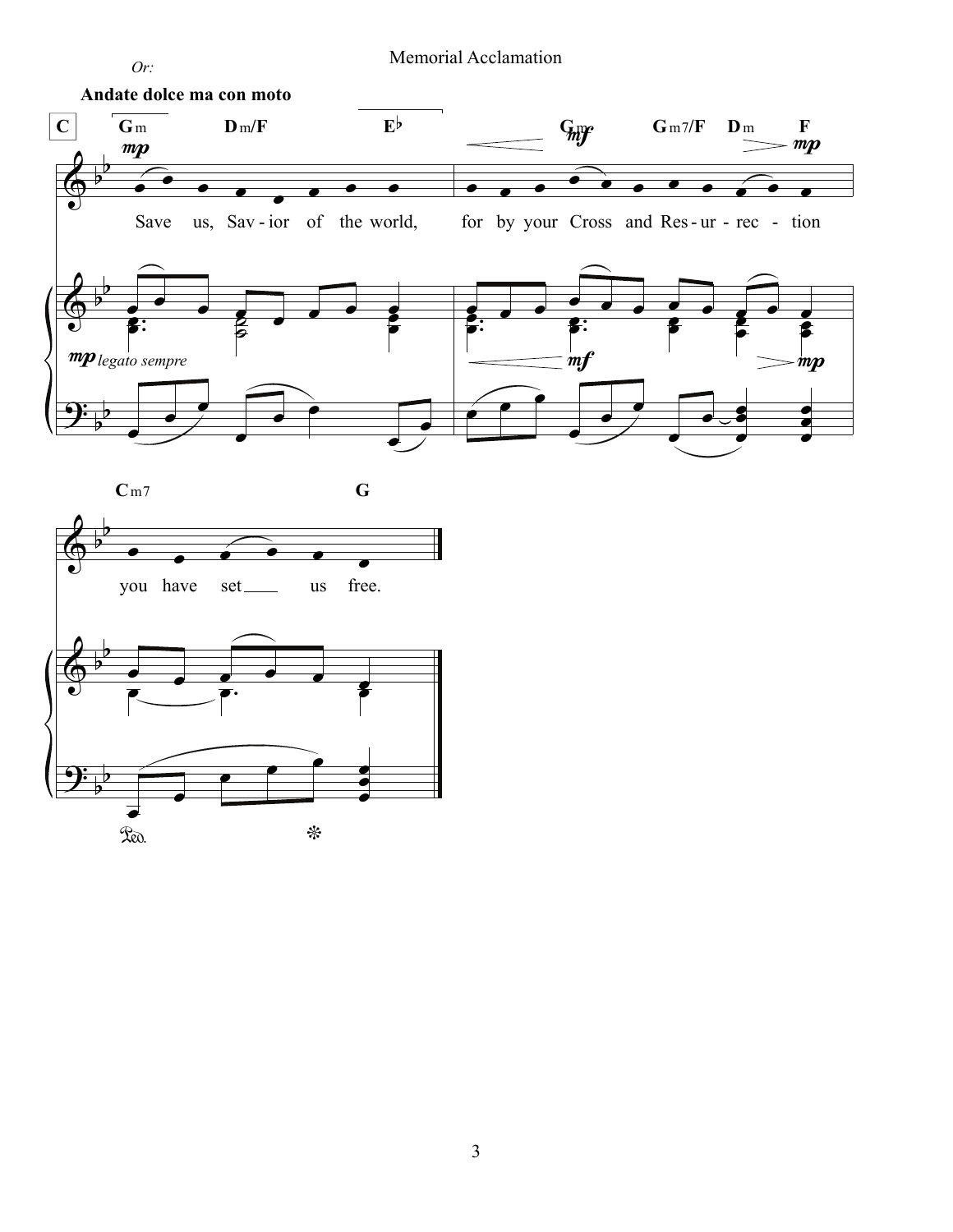



\*(Doxology should be unaccompanied.<br>L.H. "pedal tone" gives the congregation its pitch.)



RJC CECILIA MUSIC rjcceciliamusic.com